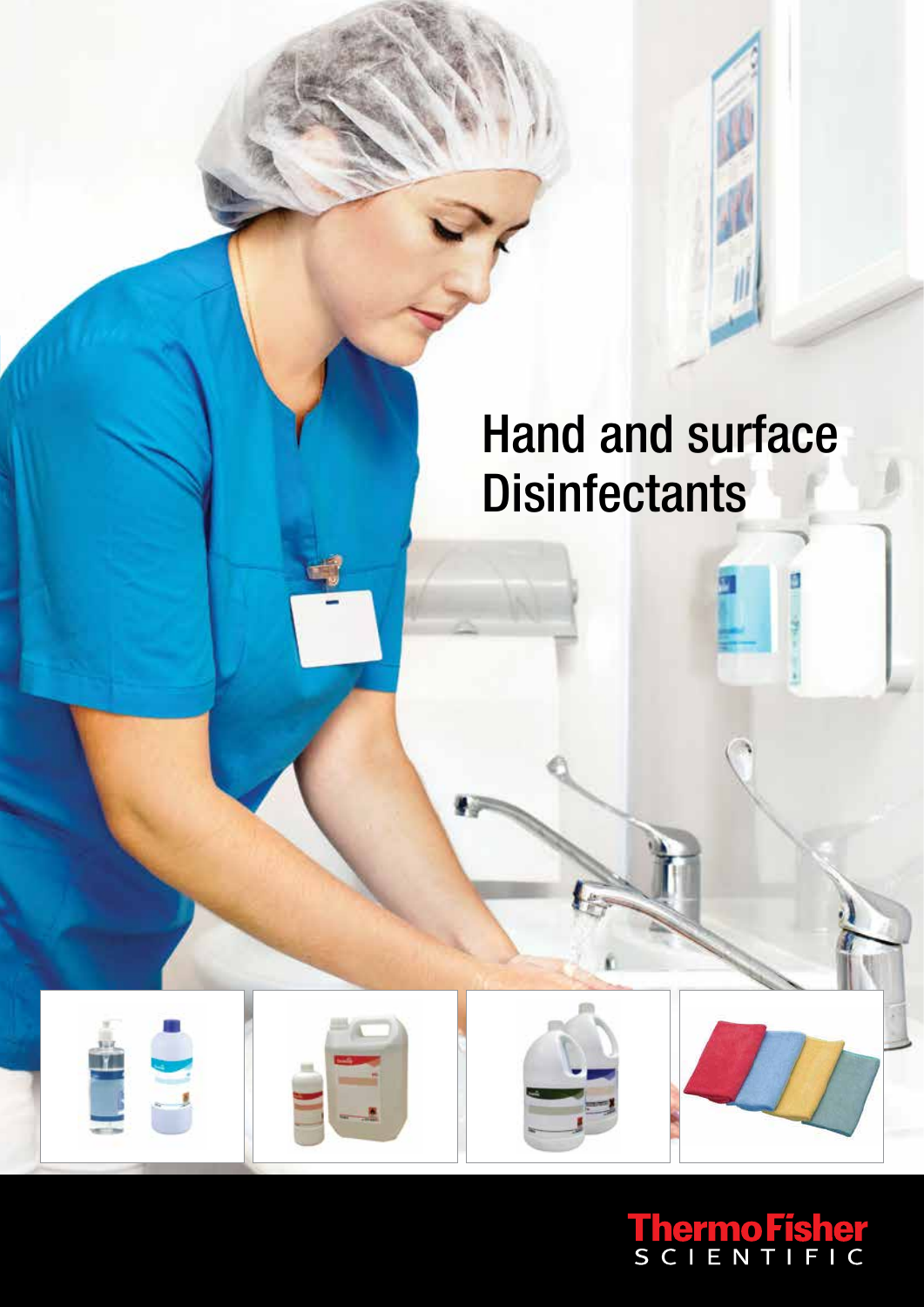

### HAND DISINFECTANTS

### Levermed

For hygienic and surgical disinfection of hands

Levermed is a ready to use disinfectant for the hygienic and surgical disinfection of hands.



#### **Composition**

| n-Propanol IP                  | 50%  |
|--------------------------------|------|
| Iso-Propanol IP                | 20%  |
| Benzalkonium Chloride (50%) IP | 0.5% |
| Emollients                     |      |

### Features and Benefits

- Levermed is an alcohol based solution and is used for the disinfection of hands.
- It inactivates Bacteria, Fungi, Spores and Viruses in 30 sec.
- It does not contain additives that can irritate the skin. It contains skin emollients to protect and care for the skin.

### Directions for Use

#### Hygienic hand disinfection

Dispense 3 ml of Levermed into hands and spread thoroughly over both hands and wrists rubbing vigorously for 30 sec.

#### Surgical hand disinfection

Repeat the above procedure three times ensuring that all the areas of the hand are rubbed thoroughly and that a total contact time of 5 minutes with the disinfectant is maintained.

| <b>Ordering Information</b> |                    |           |  |
|-----------------------------|--------------------|-----------|--|
| Code                        | <b>Description</b> | Pack Size |  |
| 85012                       | Levermed           | 500 ml    |  |
| 85022                       | Levermed           | 5 Litres  |  |

# Soft Care Des-E Liquid

### Hand Disinfecting Alcohol Rub

Soft Care Des E Liquid is an alcohol rub for waterless skin disinfection



### **Composition**

Ethanol 70% **Emollients** 

### Features and Benefits

- • Contains ethanol which is a very effective disinfectant.
- • Suitable for surgical disinfection.
- • Perfume free (suitable for use in food processing area).
- Contains humectants that prevents skin irritation.
- Thin liquid which can be used for spray application.

#### Directions for Use

Apply 3 ml of product on hands and rub for 60 seconds.

### Ordering Information

| Code    | <b>Description</b>     | Pack Size          |
|---------|------------------------|--------------------|
| 5718610 | Soft Care Des-E Liquid | $20 \times 500$ ml |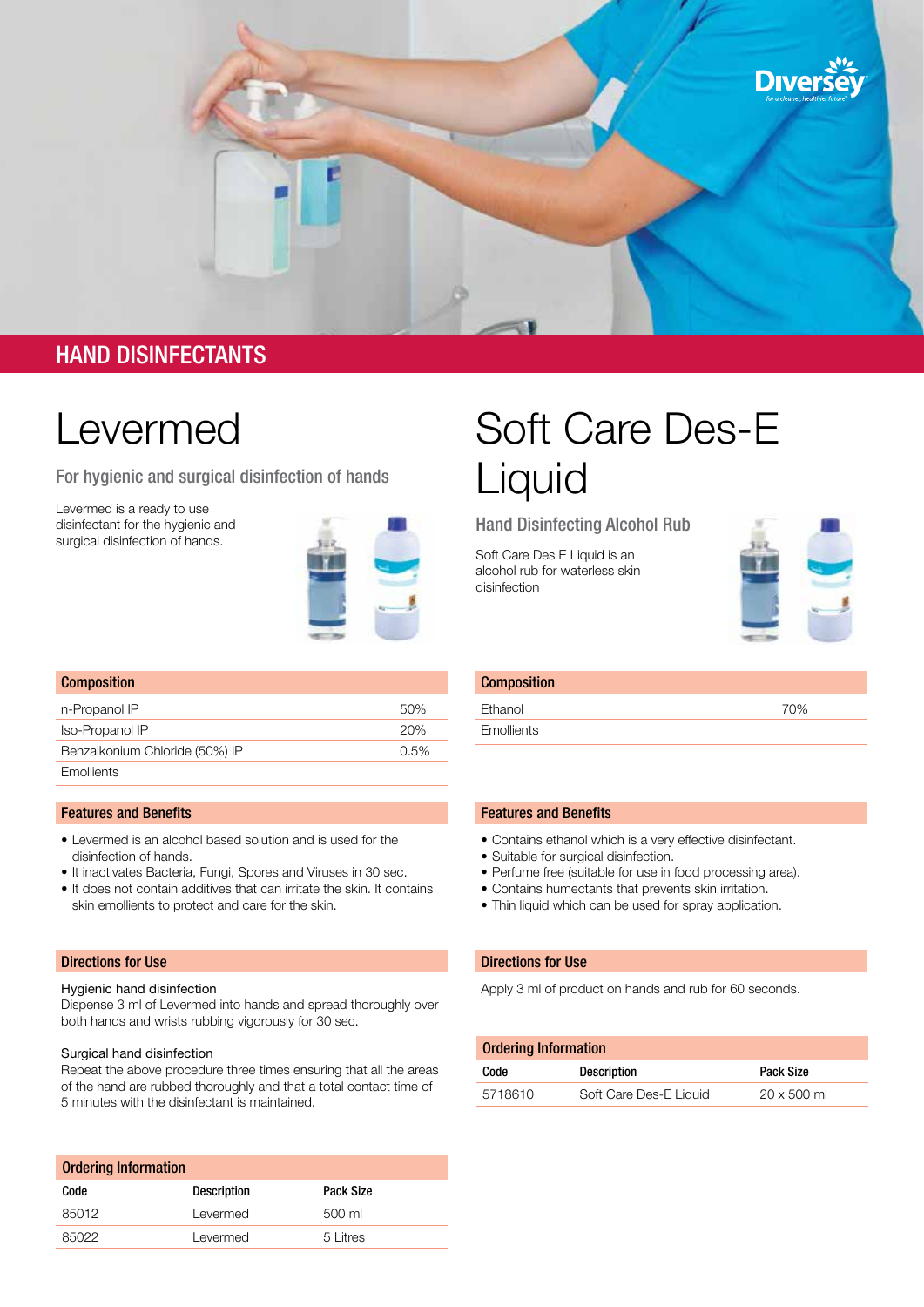

### HAND DISINFECTANTS Wipes & Dispensers

# Soft Care Med Plus

Rub-in Hand Disinfectant: Effective against virus, bacteria, fungi, yeast & mold

Soft Care Med Plus is an alcohol rub, developed for hand disinfection. The product is suitable for application in the healthcare and food processing area.



| <b>Composition</b>            |            |
|-------------------------------|------------|
| 1 propanol IP                 | $50\%$ w/w |
| 2 propanol IP                 | $20\%$ w/w |
| Chlorhexidinegluconate IP 20% | $2.5$ w/w  |

### Features and Benefits

- 50% n-propanol 20% IPA
- Combination of 70% alcohol and 0.5% CHG
- Moisturiser + emollients
- • Gelform

### Directions for Use

Thoroughly clean and dry hands with a suitable hand cleanser such as Soft Care Sensisept or Soft Care Plus before applying Soft Care Med Plus.

a. Hygienic hand disinfectant

Apply 3 ml (2 shots from spray pump or 3 shots from touch free dispenser) of Soft Care Med Plus to dry hands and massage thoroughly into the skin paying particular attention to finger tips, the nails and webs ofthe fingers. After 30 seconds, Soft Care Mad Plus evaporates leaving the skin dry and soft.

| <b>Ordering Information</b> |                    |                    |  |
|-----------------------------|--------------------|--------------------|--|
| Code                        | <b>Description</b> | Pack Size          |  |
| 4430681                     | Soft Care Med Plus | $20 \times 500$ ml |  |

# Soft Care Touch Free Dispenser

Electronic Dispensing System for Liquid Handwashing Soap and Sanitiser

Soft Care Touch Free dispenser is Electronic dispensing system for hand liquid soap and sanitiser.



|      | <b>Ordering Information</b> |            |                               |
|------|-----------------------------|------------|-------------------------------|
| Code | Capacity                    | Net Weight | Suggested installation height |

| vuut    | Gapacity | <b>NET MEIGHT</b> | <b>Suggested Instantial Height</b> |
|---------|----------|-------------------|------------------------------------|
| 5795990 | 1000 ml  | 0.6 kg            | 120 cm from ground level           |
|         |          |                   |                                    |

### TASKI **MicroQuick**



### Product Specifications

| Material    | 80% Polyester (PES), 20% Polyamide (PA)        |
|-------------|------------------------------------------------|
| <b>Size</b> | 40 x 40 cm                                     |
| Colour      | red, blue, yellow, green & white               |
| Washing     | machine wash at 95°C (max)                     |
| Drying      | dry at $60^{\circ}$ C (max)                    |
| Durability  | washable over 300 - 400 times at 95°C<br>(max) |

### Features and Benefits

- High quality microfiber cloth
- Excellent dust pick-up properties Great volume feel-Color-coded

| <b>Ordering Information</b> |                                                                    |                  |
|-----------------------------|--------------------------------------------------------------------|------------------|
| Code                        | <b>Description</b>                                                 | <b>Pack Size</b> |
|                             | 5627662 Microquick Blue - 40x40 cm microfibre<br>wipes (pack of 5) | Pack<br>of 5     |

\*Also availale in red yellow green and white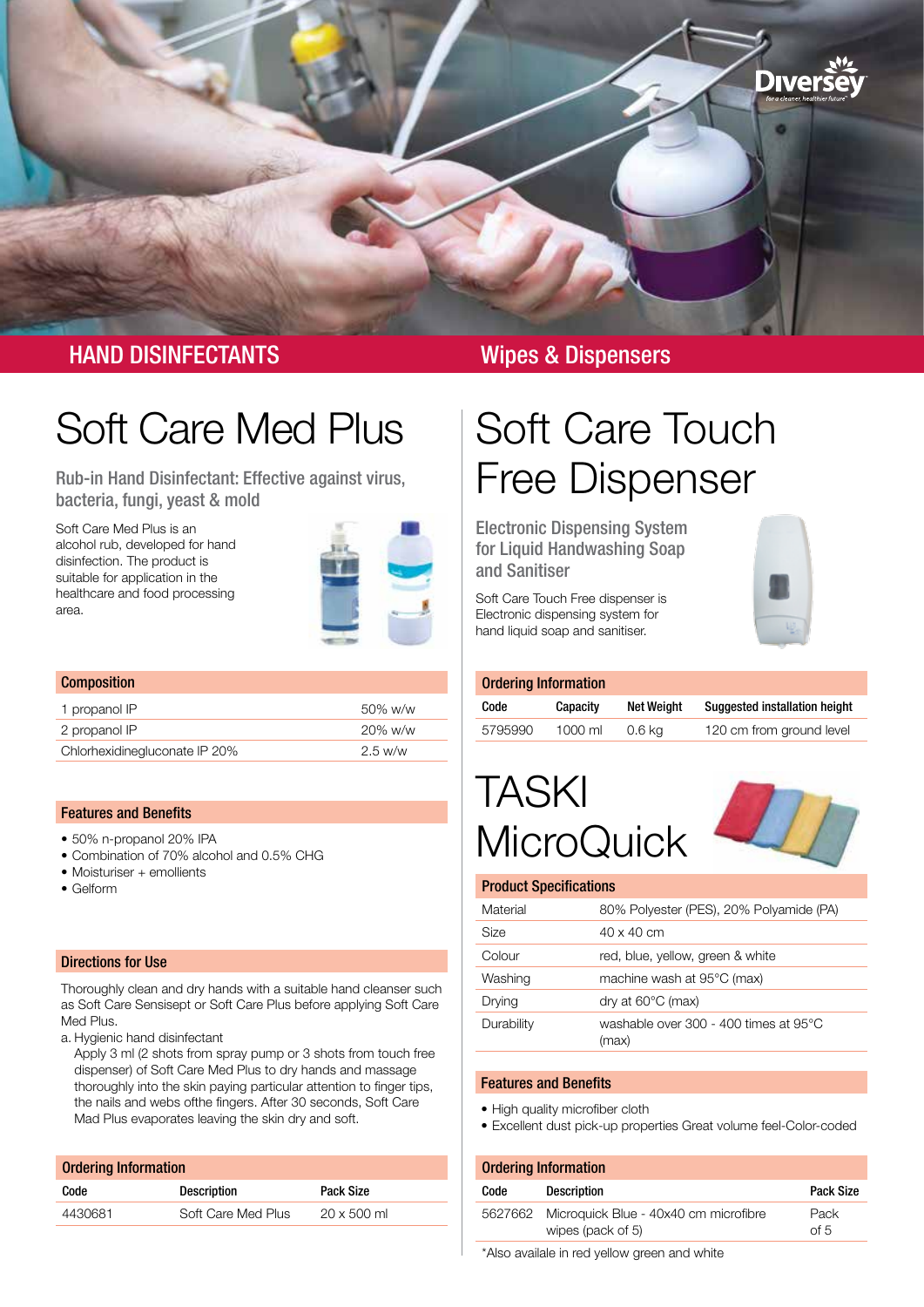

### SURFACE DISINFECTANTS

## Oxivir® Five 16 **Concentrate**

One-Step Disinfectant Cleaner

A one-step disinfectant cleaner based on proprietary hydrogen peroxide (AHP®) technology.



Composition

Hydrogen peroxide 4.25%

### Features and Benefits

- Virucidal, Bactericidal, Fungicidal and Mildewcidal
- • Disinfects injust five minutes
- Effective against Human Immunodeficiency Virus HIV- 1(AIDS Virus), Hepatitis B and Hepatitis C Virus (HBV and HCV), Pseudomonas aeruginosa, Staphylococcus aureus, Methicillin resistant Staphylococcus aureus (MRSA), Salmonella enterica.

### Directions for Use

Oxivir® Five 16Concentrate disinfects and cleans walls, stainless steel, glazed porcelain, plastic surfaces and other hard, non porous surfaces using patented AHP® technology.

- • Wet solution remain on surface for a minimum of5 minutes.
- • Wipe and allow to air dry
- Prepare a fresh solution if the solution becomes visibly dirty or diluted.

| <b>Ordering Information</b> |                            |                     |
|-----------------------------|----------------------------|---------------------|
| Code                        | <b>Description</b>         | Pack Size           |
| 5209591                     | Oxivir Five 16 Concentrate | 1 litre $\times$ 10 |
| 5209583                     | Oxivir Five 16 Concentrate | $2 \times 5$ litre  |

## TASKI Combatan DS

Disinfectant cleaner for high risk areas

Product for cleaning and disinfection of hard surfaces and floors in high risk areas.



### Composition

| 12% |
|-----|
| 10% |
| 15% |
| 30% |
|     |

### Features and Benefits

- • Effectively kills and removes micro-organisms, eg. gram-positive and gram-negative bacteria and fungi.
- Simultaneously cleans and disinfects.
- Also suitable for disinfecting carpets.

### Directions for Use

Dosage: Prepare 1% solution (30ml in 3 ltr water) (hardness of water < 200 ppm)

### Application areas:

On floors: Damp mop, then apply solution using disinfectant applicator, wet mop or machine clean for best results. Floor should remain wet for atleast 5 minutes.

On surfaces and objects: Wipe with cloth soaked in solution, wipe again with wrung out cloth and let dry. (Do not wipe dry, do not rinse.) Spray uniform film of disinfectant on the surfaces that are difficult to reach.

### Ordering Information

| <b>VIUVING MOTOR</b> |                    |           |
|----------------------|--------------------|-----------|
| Code                 | <b>Description</b> | Pack Size |
| 85082                | Combatan           | 5 litres  |
| 85072                | Combatan           | 500 ml    |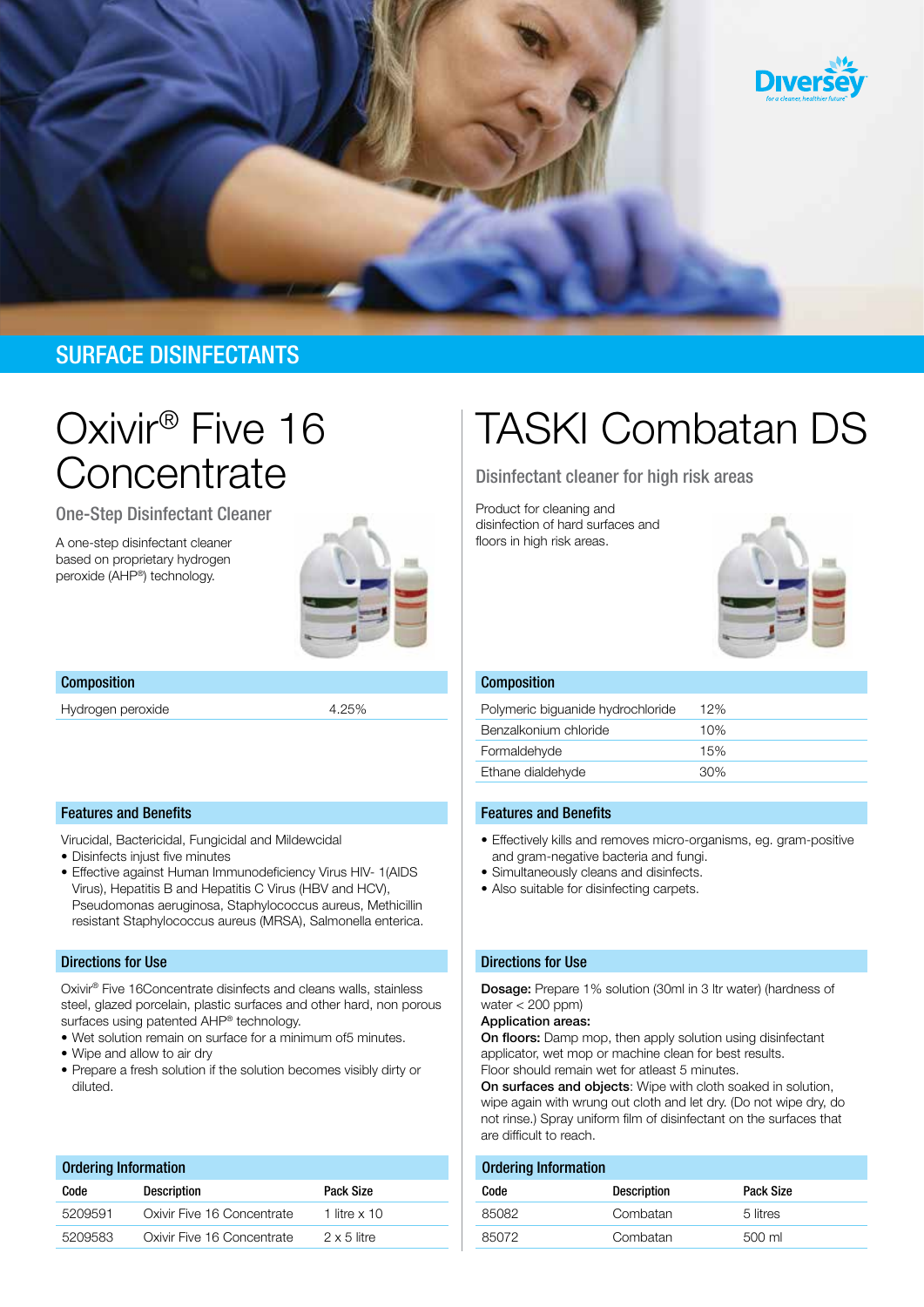

### SURFACE DISINFECTANTS

# TASKI Protasan DS | Virex II 256

Product with bactericidal and fungicidal effect for the cleaning and disinfection of hard surfaces and floors in medium-risk areas.



### Composition

Benzalkonium Chloride (50%) IP : 11.5%

Non-ionic Surfactants

### Features and Benefits

- • Effectively kills and removes micro-organisms, eg. gram-positive and gram-negative bacteria and fungi.
- • Simultaneously cleans and disinfects.
- Suitable for all hard water-resustant surfaces.
- • Also suitable for disinfecting carpets

### Directions for Use

Prepare a 1% solution. [30 ml. in 3 litres water (Hardness of water  $< 200$  ppm $)$ ]

### Application areas:

On floors: Damp mop, then apply solution using disinfectant applicator, wet mop or machine clean for best results. Wet floor entirely. Floor should remain wet for atleast 5 minutes. On surfaces and objects: Wipe with cloth soaked in solution, wipe again with wrung out cloth and let dry. Do not wipe dry, do not rinse. Use spray bottle for difficult to reach areas.

| <b>Ordering Information</b> |                    |           |
|-----------------------------|--------------------|-----------|
| Code                        | <b>Description</b> | Pack size |
| 85112                       | Protasan           | 5 litres  |
| 85102                       | Protasan           | 500 ml    |
|                             |                    |           |

Disinfectant Cleaner for Medium Risk Areas Broad Spectrum Environmental Cleaner & Disinfectant

Virex II 256 is a high level disinfectant for disinfection of surfaces and critical instruments (which come in contact with the blood stream or normally sterile areas of the body, such as rigid and flexible surgical instruments) in healthcare application.



### Composition

Didecyl dimethyl ammonium chloride : 8.7%

n-alkyl dimethyl benzyl ammonium chloride : 8.19%

Lauryldimethylamineoxide

Ethylene diamine tetra acetic acid sodium salt

### Features and Benefits

- • N-alkyl dimethyl benzyl ammonium & Didecyl dimethyl ammonium chloride
- • Combination of most potent QAC's Broad spectrum kill
- • Aldehydefreeproduct
- • No negative occupational hazard Eco friendly and user friendly
- • Cleaner and disinfectant

### Directions for Use

#### FOGGING:

Prepare 1% v/vsolution (10ml of Virex II 256 inl litre of water) & transfer the solution in the fogging machine. Wet surfaces of tiled walls, trolleys, Operation tables & floors evenly. Close rooms & allow to dry for 1 hour.

InstrumentDisinfection: Use10% solution (lOOmlin 1 litre) High Level Disinfection – Soak completely inside the Virex II 256 solution. For semi-critical instruments disinfection, 30 minutes of contact time is required.

| Ordering Information |                    |                     |  |
|----------------------|--------------------|---------------------|--|
| Code                 | <b>Description</b> | Pack Size           |  |
| 5191707              | Virex II $256$     | 1 litre $\times$ 10 |  |
| 4430825              | Virex II $256$     | $2 \times 5$ litre  |  |